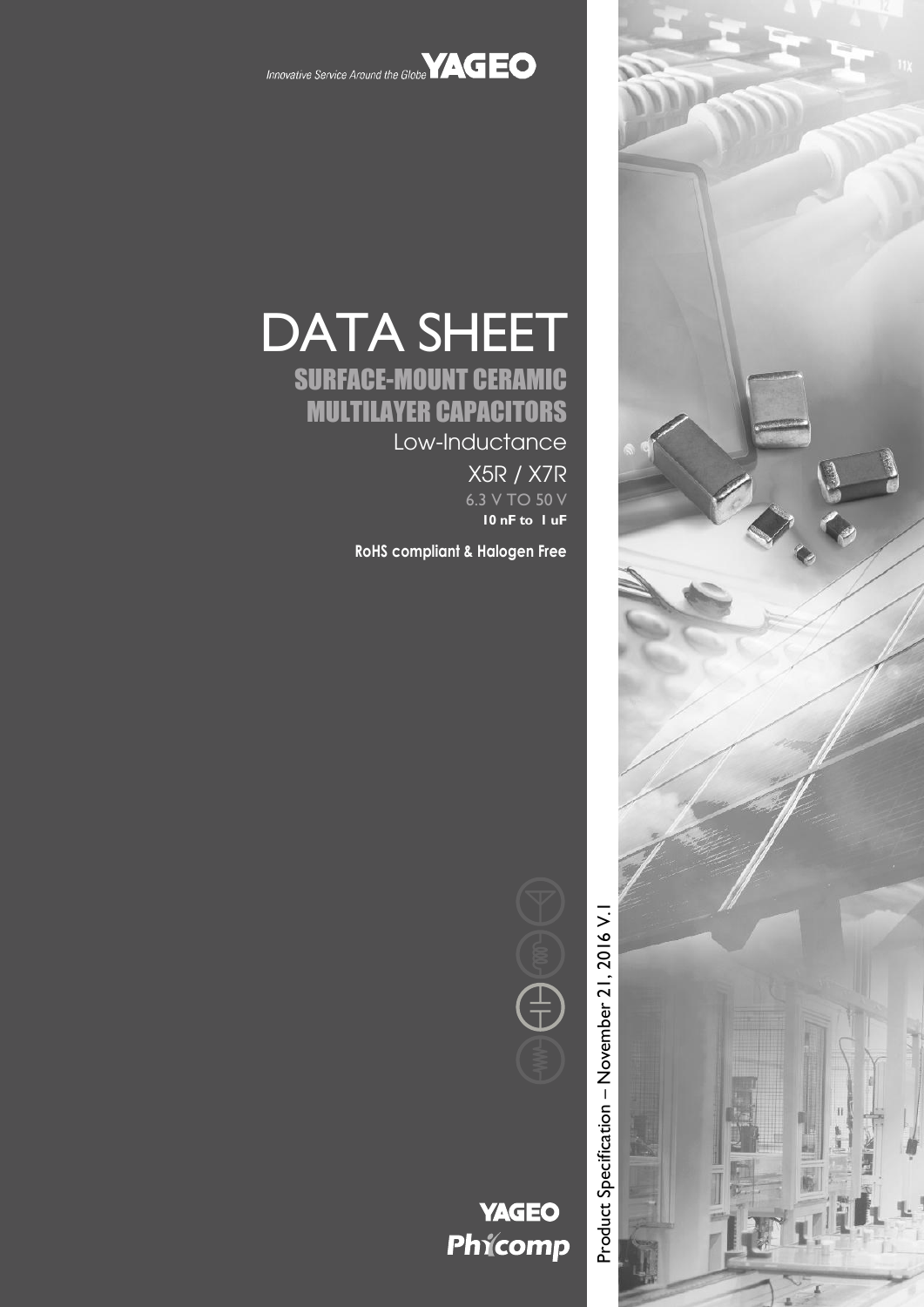#### SCOPE

This specification describes Midvoltage X7R series chip capacitors with lead-free terminations

#### **APPLICATIONS**

High speed IC packages

Processor package decoupling

AC noise reduction in multi-chip modules.

#### FEATURES

Supplied in tape on reel Nickel-barrier end termination RoHS compliant Halogen Free compliant

#### ORDERING INFORMATION - GLOBAL PART NUMBER, PHYCOMP

#### CTC

All part numbers are identified by the series, size, tolerance, TC material, packing style, voltage, process code, termination and capacitance value.

#### **YAGEO BRAND ordering code**

#### **GLOBAL PART NUMBER (PREFERRED)**

#### **CL XXXX X X XXX X BB XXX** (1) (2) (3) (4) (5) (6)

#### (1) SIZE – INCH BASED (METRIC)

0204(0510) 0306(0816) 0508(1220) 0612(1632)

#### (2) TOLERANCE

 $K = \pm 10\%$  $M = \pm 20%$ 

#### (3) PACKING STYLE

- R = Paper/PE taping reel; Reel 7 inch
- $K =$  Blister taping reel; Reel 7 inch
- P = Paper/PE taping reel; Reel 13 inch
- F = Blister taping reel; Reel 13 inch

#### (4) TC MATERIAL

X5R / X7R

#### (5) RATED VOLTAGE

 $5 = 6.3 V$  $6 = 10 V$  $7 = 16 V$  $8 = 25 V$  $9 = 50 V$ 

#### (6) CAPACITANCE VALUE

2 significant digits+number of zeros

The 3rd digit signifies the multiplying factor, and letter R is decimal point

Example:  $121 = 12 \times 10^{1} = 120$  pF



2  $\frac{1}{13}$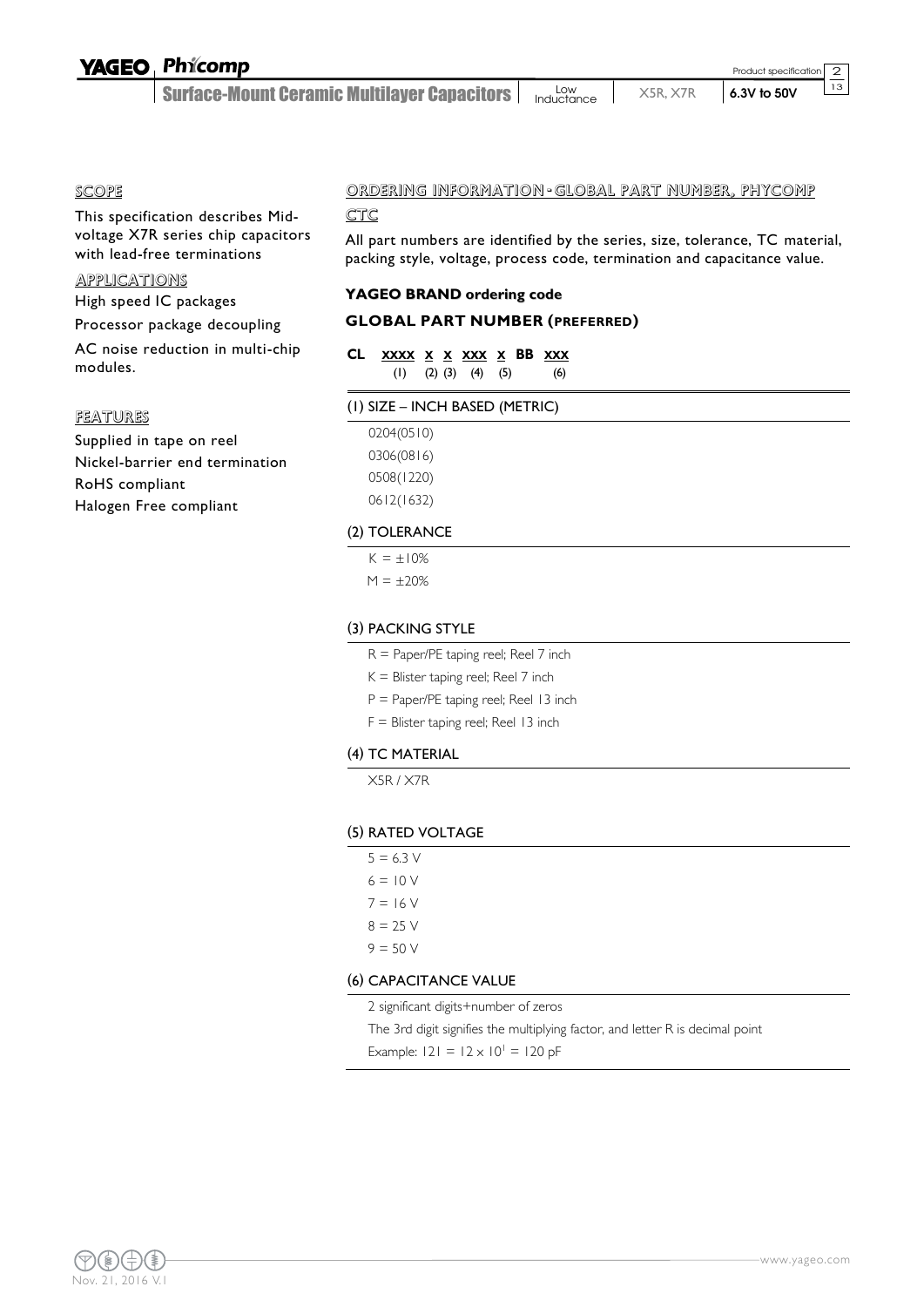| <b>YAGEO Phicomp</b>                                 |                   |          | Product specification 3 |             |
|------------------------------------------------------|-------------------|----------|-------------------------|-------------|
| <b>Surface-Mount Ceramic Multilayer Capacitors  </b> | Low<br>Inductance | X5R. X7R | 6.3V to 50V             | $\sqrt{13}$ |

#### **CONSTRUCTION**

The capacitor consists of a rectangular block of ceramic dielectric in which a number of interleaved metal electrodes are contained. This structure gives rise to a high capacitance per unit volume.

The inner electrodes are connected to the two end terminations and finally covered with a layer of plated tin (NiSn). The terminations are lead-free. A cross section of the structure is shown in Fig.1.

#### DIMENSION **OUTLINES**

Table I For outlines see fig. 2



| <b>TYPE</b> |                |               |                | $L_2$ / $L_3$ (mm) | $L_4$ (mm) |      |
|-------------|----------------|---------------|----------------|--------------------|------------|------|
|             | $L_1$ (mm)     | $W$ (mm)      | $T$ (mm)       | min.               | max.       | min. |
| 0204        | $0.5 \pm 0.1$  | 1.0 ±0.1      | $0.3 \pm 0.1$  | 0.1                | 0.3        | 0.1  |
| 0306        | $0.8 \pm 0.15$ | $1.6 \pm 0.2$ | $0.5 \pm 0.1$  | 0.1                | 0.3        | 0.2  |
| 0508        | $1.25 \pm 0.2$ | $2.0 \pm 0.2$ | $0.85 \pm 0.1$ | 0.13               | 0.46       | 0.38 |
| 0612        | $1.6 \pm 0.2$  | $3.2 \pm 0.2$ | $0.85 \pm 0.1$ | 0.13               | 0.46       | 0.50 |
| $0612*$     | $1.6 \pm 0.2$  | $3.2 + 0.2$   | $1.15 \pm 0.1$ | 0.13               | 0.46       | 0.50 |



0612\*: 1uF/16V, 470nF~1uF/25V, 120nF~470nF/50V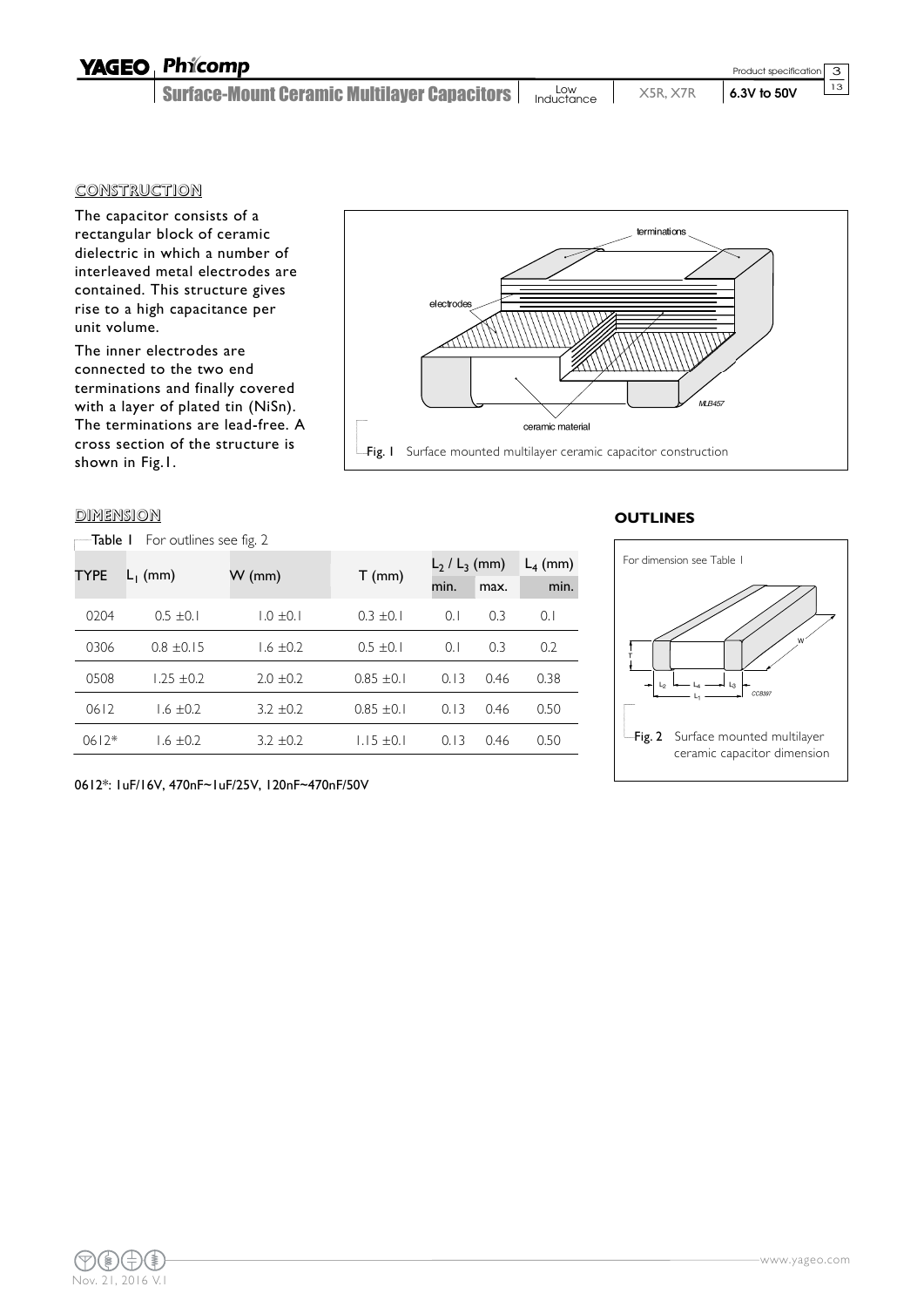| <b>YAGEO Phicomp</b>                        |                   |          | Product specification 4 |                 |
|---------------------------------------------|-------------------|----------|-------------------------|-----------------|
| Surface-Mount Ceramic Multilayer Capacitors | Low<br>Inductance | X5R, X7R | $6.3V$ to 50V           | $\overline{13}$ |

#### CAPACITANCE RANGE & THICKNESS FOR X5R

|         | <b>Table 2</b> Sizes from 0204 |
|---------|--------------------------------|
| CAP.    | 0204<br>6.3 V / 10V            |
|         |                                |
| 10nF    | $0.3 \pm 0.1$                  |
| 15nF    | $0.3 \pm 0.1$                  |
| $22$ nF | $0.3 \pm 0.1$                  |
| 33 nF   | $0.3 \pm 0.1$                  |
| 47 nF   | $0.3 \pm 0.1$                  |
| 68 nF   | $0.3 \pm 0.1$                  |
| 100 nF  | $0.3 \pm 0.1$                  |
| 150 nF  |                                |
| 220 nF  |                                |
| 330 nF  |                                |
| 470 nF  |                                |
| 680 nF  |                                |
| LuF     |                                |

#### **NOTE**

1. Values in shaded cells indicate thickness class in mm

2. Capacitance value of non E-6 series is on request

3. For special ordering code, please contact local sales force before order.

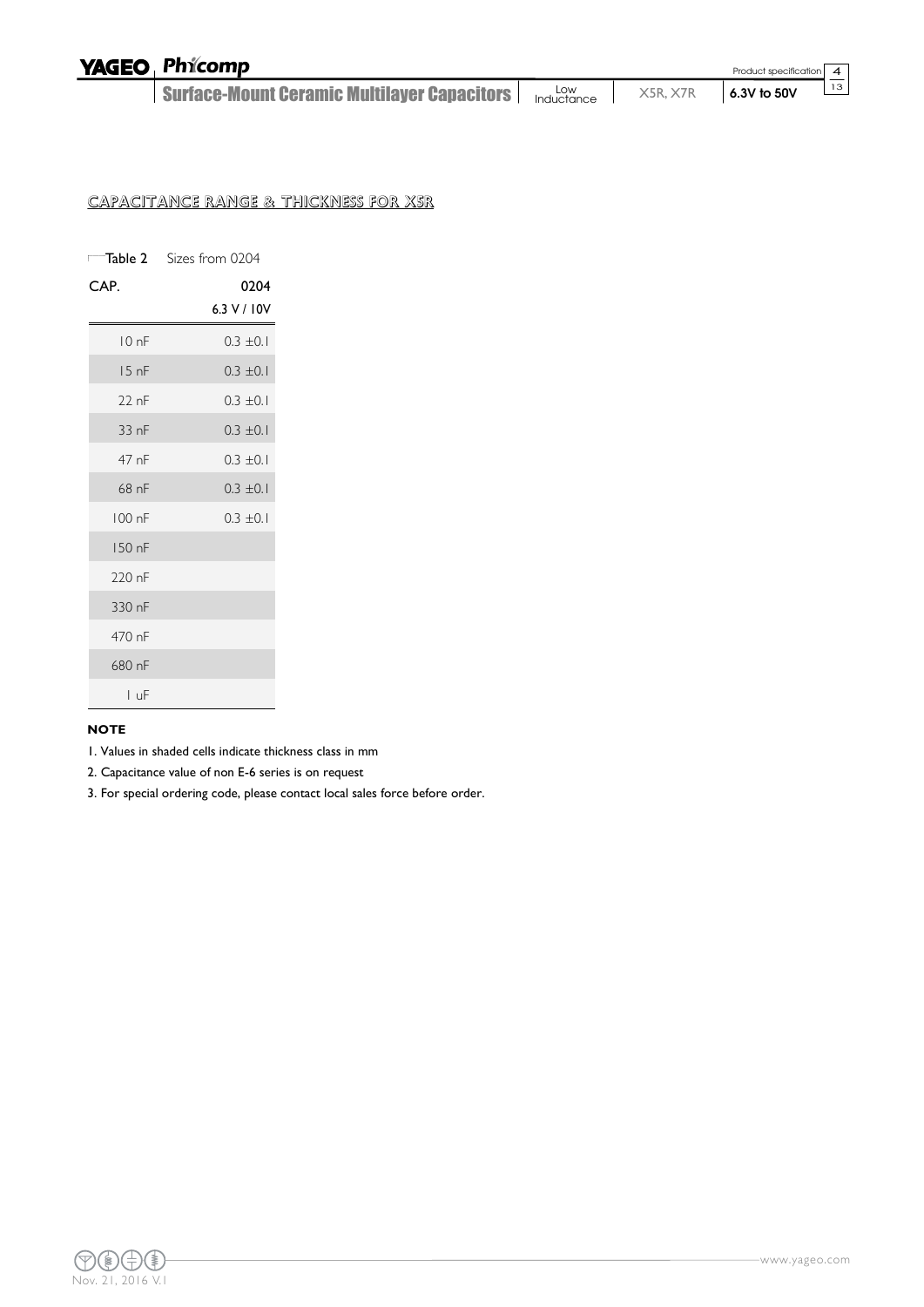Product specification

#### 5

13

#### CAPACITANCE RANGE & THICKNESS FOR X7R

|                  | $\Box$ Table 3 Sizes from 0306 to 0508 |                |                |                |
|------------------|----------------------------------------|----------------|----------------|----------------|
| CAP.             | 0306                                   | 0508           |                |                |
|                  | 6.3 V / 10V                            | 10V            | 16 V           | 25 V           |
| 10 <sub>nf</sub> |                                        | $0.85 \pm 0.1$ | $0.85 \pm 0.1$ | $0.85 \pm 0.1$ |
| 15 <sub>nf</sub> |                                        | $0.85 \pm 0.1$ | $0.85 \pm 0.1$ | $0.85 \pm 0.1$ |
| 22 nF            |                                        | $0.85 \pm 0.1$ | $0.85 \pm 0.1$ | $0.85 \pm 0.1$ |
| 33 nF            |                                        | $0.85 \pm 0.1$ | $0.85 \pm 0.1$ | $0.85 \pm 0.1$ |
| 47 nF            |                                        | $0.85 \pm 0.1$ | $0.85 \pm 0.1$ | $0.85 \pm 0.1$ |
| 68 nF            |                                        | $0.85 \pm 0.1$ | $0.85 \pm 0.1$ | $0.85 \pm 0.1$ |
| 100 nF           | $0.5 \pm 0.1$                          | $0.85 \pm 0.1$ | $0.85 \pm 0.1$ | $0.85 \pm 0.1$ |
| 150 nF           |                                        | $0.85 \pm 0.1$ | $0.85 \pm 0.1$ |                |
| 220 nF           | $0.5 \pm 0.1$                          | $0.85 \pm 0.1$ | $0.85 \pm 0.1$ |                |
| 330 nF           |                                        |                |                |                |
| 470 nF           |                                        | $0.85 \pm 0.1$ |                |                |
| 680 nF           |                                        |                |                |                |
| I uF             |                                        | $0.85 \pm 0.1$ |                |                |

#### **NOTE**

1. Values in shaded cells indicate thickness class in mm

2. Capacitance value of non E-6 series is on request

3. For special ordering code, please contact local sales force before order.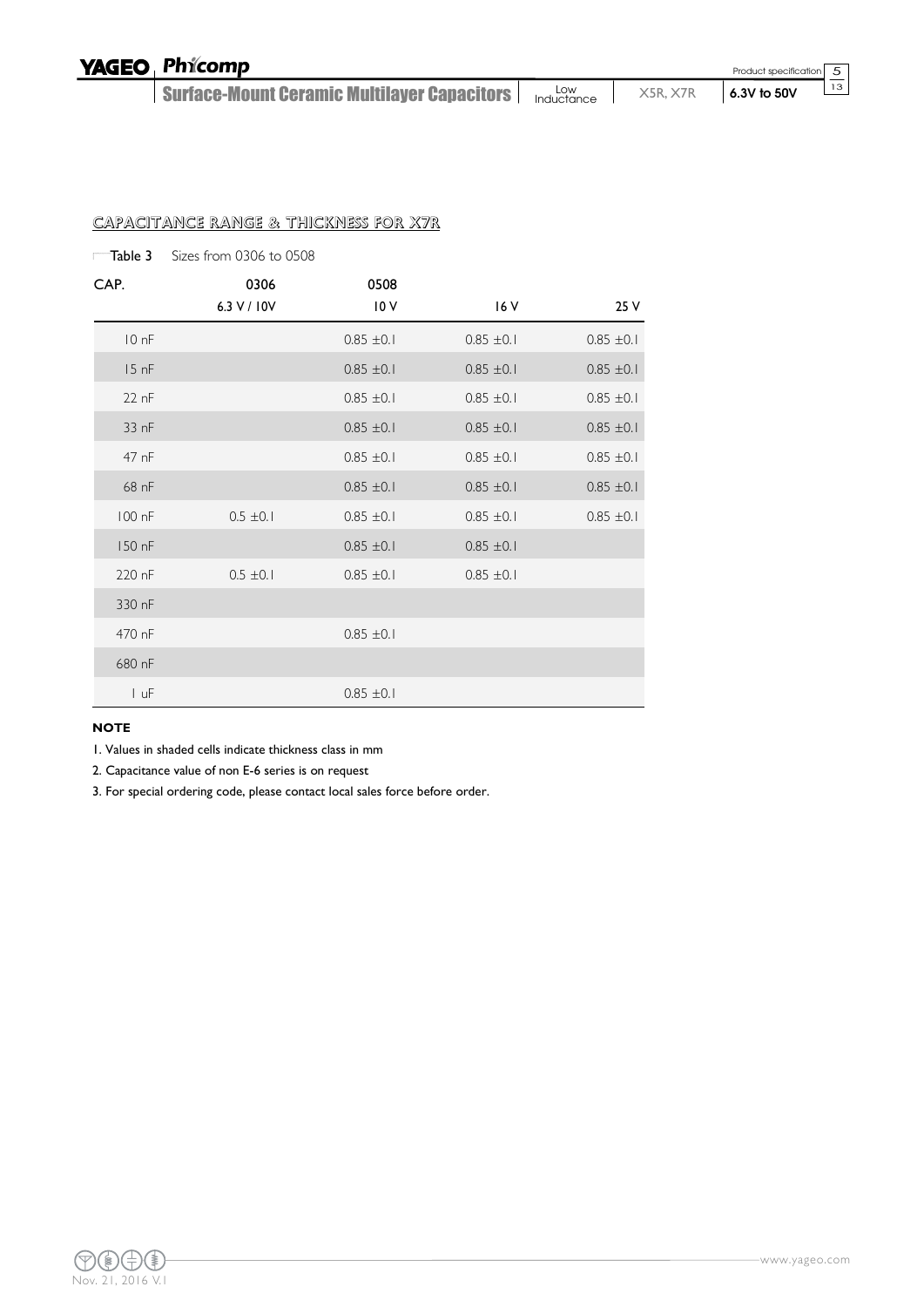### YAGEO Phicomp

Surface-Mount Ceramic Multilayer Capacitors Low Low **X5R, X7R 6.3V to 50V**   $\frac{6}{1}$  $\overline{13}$ 

Table4 Sizes from 0612 CAP. 0612 6.3 V 10 V 16 V 25 V 50 V  $10 \text{ nF}$  0.85  $\pm 0.1$  0.85  $\pm 0.1$  0.85  $\pm 0.1$  0.85  $\pm 0.1$  0.85  $\pm 0.1$  0.85  $\pm 0.1$  $15 \text{ nF}$  0.85  $\pm$ 0.1 0.85  $\pm$ 0.1 0.85  $\pm$ 0.1 0.85  $\pm$ 0.1 0.85  $\pm$ 0.1 22 nF  $0.85 \pm 0.1$   $0.85 \pm 0.1$   $0.85 \pm 0.1$   $0.85 \pm 0.1$   $0.85 \pm 0.1$ 33 nF  $0.85 \pm 0.1$   $0.85 \pm 0.1$   $0.85 \pm 0.1$   $0.85 \pm 0.1$   $0.85 \pm 0.1$ 47 nF  $0.85 \pm 0.1$   $0.85 \pm 0.1$   $0.85 \pm 0.1$   $0.85 \pm 0.1$   $0.85 \pm 0.1$ 68 nF  $0.85 \pm 0.1$   $0.85 \pm 0.1$   $0.85 \pm 0.1$   $0.85 \pm 0.1$   $0.85 \pm 0.1$  $100 \text{ nF}$   $0.85 \pm 0.1$   $0.85 \pm 0.1$   $0.85 \pm 0.1$   $0.85 \pm 0.1$   $0.85 \pm 0.1$  $150 \text{ nF}$   $0.85 \pm 0.1$   $0.85 \pm 0.1$   $0.85 \pm 0.1$   $1.15 \pm 0.1$   $1.15 \pm 0.1$ 220 nF  $0.85 \pm 0.1$   $0.85 \pm 0.1$   $0.85 \pm 0.1$   $0.85 \pm 0.1$   $1.15 \pm 0.1$   $1.15 \pm 0.1$ 330 nF  $0.85 \pm 0.1$   $0.85 \pm 0.1$   $0.85 \pm 0.1$   $0.85 \pm 0.1$   $1.15 \pm 0.1$   $1.15 \pm 0.1$ 470 nF  $0.85 \pm 0.1$   $0.85 \pm 0.1$   $0.85 \pm 0.1$   $0.85 \pm 0.1$   $1.15 \pm 0.1$   $1.15 \pm 0.1$ 680 nF 1.15  $\pm$  0.1 1.15  $\pm$  0.1 1.15  $\pm$  0.1 1.15  $\pm$  0.1 1.15  $\pm$  0.1 1 uF 1.15 ± 0.1 1.15 ± 0.1 1.15 ± 0.1 1.15 ± 0.1 1.15 ± 0.1

#### CAPACITANCE RANGE & THICKNESS FOR X7R

#### **NOTE**

1. Values in shaded cells indicate thickness class in mm

2. Capacitance value of non E-6 series is on request

3. For special ordering code, please contact local sales force before order

#### THICKNESS CLASSES AND PACKING QUANTITY

#### Table 5

| <b>SIZE</b> | <b>THICKNESS</b>      | <b>TAPE WIDTH</b>        |        | $Q$ 180 MM / 7 INCH |        | Ø330 MM / 13 INCH         | <b>QUANTITY</b>      |
|-------------|-----------------------|--------------------------|--------|---------------------|--------|---------------------------|----------------------|
| <b>CODE</b> | <b>CLASSIFICATION</b> | <b>OUANTITY PER REEL</b> | Paper  | <b>Blister</b>      | Paper  | <b>Blister</b>            | <b>PER BULK CASE</b> |
| 0204        | $0.3 \pm 0.1$ mm      | 8 mm                     | 10,000 |                     |        | ---                       |                      |
| 0306        | $0.5 \pm 0.1$ mm      | $8 \text{ mm}$           | 4.000  | $\frac{1}{2}$       | 15.000 | $\qquad \qquad -\qquad -$ | $\cdots$             |
| 0508        | $0.85 \pm 0.1$ mm     | $8 \text{ mm}$           | 4.000  | $---$               | 15.000 | $\qquad \qquad -$         | $\frac{1}{2}$        |
| 0612        | $0.85 \pm 0.1$ mm     | 8 mm                     | 4.000  | $---$               | 15.000 | $\qquad \qquad -\qquad -$ | $- - -$              |
| 0612        | $1.15 \pm 0.1$ mm     | 8 mm                     | $---$  | 3.000               | $---$  | ---                       | $---$                |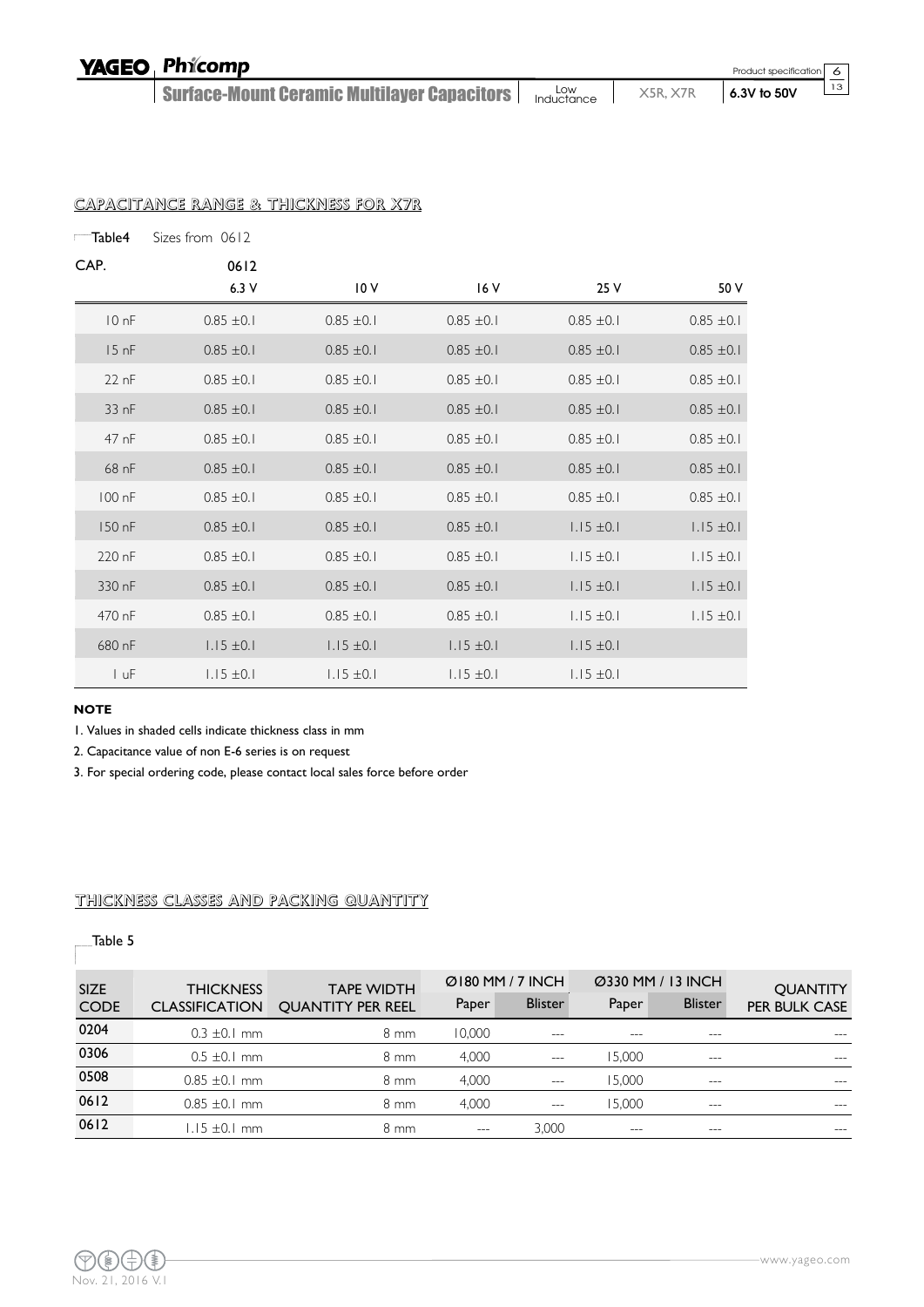#### ELECTRICAL CHARACTERISTICS

#### **X7R DIELECTRIC CAPACITORS;**

Unless otherwise specified, all test and measurements shall be made under standard atmospheric conditions for testing as given in 5.3 of IEC 60068-1:

- Temperature: 15 °C to 35 °C
- Relative humidity: 25% to 75%
- Air pressure: 86 kPa to 106 kPa

Before the measurements are made, the capacitor shall be stored at the measuring temperature for a time sufficient to allow the entire capacitor to reach this temperature.

The period as prescribed for recovery at the end of a test is normally sufficient for this purpose.

| Table 6                                                                                              |                                                                                     |
|------------------------------------------------------------------------------------------------------|-------------------------------------------------------------------------------------|
| <b>DESCRIPTION</b>                                                                                   | <b>VALUE</b>                                                                        |
| Capacitance range                                                                                    | 10 nF to 1 uF                                                                       |
| Capacitance tolerance                                                                                |                                                                                     |
| X5R / X7R                                                                                            | $±10\%$ , $±20\%$                                                                   |
| Dissipation factor (D.F.)                                                                            |                                                                                     |
| X5R / X7R                                                                                            | $\leq$ 5 %                                                                          |
| Insulation resistance after 1 minute at $U_r$ (DC)                                                   | $R_{ins} \ge 10$ G $\Omega$ or $R_{ins} \times C \ge 500$ seconds whichever is less |
| Maximum capacitance change as a function of temperature<br>(temperature characteristic/coefficient): |                                                                                     |
| X5R / X7R                                                                                            | ±15%                                                                                |
| Operating temperature range:                                                                         |                                                                                     |
| X <sub>5R</sub>                                                                                      | $-55$ °C to +85 °C                                                                  |
| X7R                                                                                                  | $-55$ °C to $+125$ °C                                                               |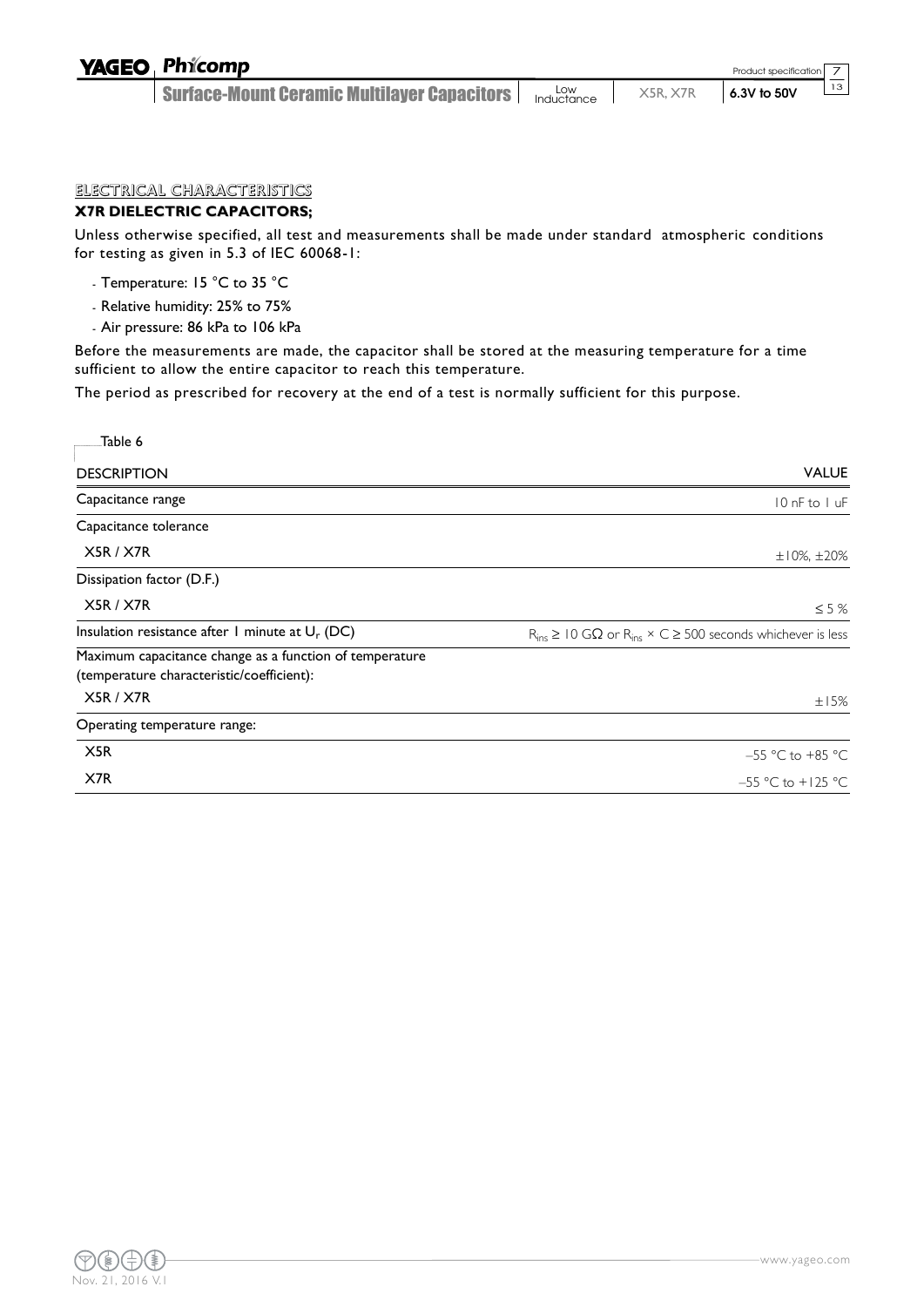| <b>YAGEO Phicomp</b>                        |                                  |       |                     |                                                    |                                                            |                   |          | Product specification            | 8  |
|---------------------------------------------|----------------------------------|-------|---------------------|----------------------------------------------------|------------------------------------------------------------|-------------------|----------|----------------------------------|----|
|                                             |                                  |       |                     | <b>Surface-Mount Ceramic Multilayer Capacitors</b> |                                                            | Low<br>Inductance | X5R, X7R | 6.3V to 50V                      | 13 |
|                                             |                                  |       |                     |                                                    |                                                            |                   |          |                                  |    |
|                                             |                                  |       |                     |                                                    |                                                            |                   |          |                                  |    |
| <u>SOLDERING RECOMMENDATION</u>             |                                  |       |                     |                                                    |                                                            |                   |          |                                  |    |
| Table 7                                     |                                  |       |                     |                                                    |                                                            |                   |          |                                  |    |
| <b>SOLDERING</b><br>METHOD                  |                                  |       | <b>SIZE</b><br>0204 | 0306                                               | 0508                                                       | 0612              |          |                                  |    |
| Reflow                                      |                                  |       |                     |                                                    |                                                            |                   |          |                                  |    |
| Reflow/Wave                                 |                                  |       | $\bigcirc$          | $\bigcirc$                                         | $\bigcirc$                                                 | $\circ$           |          |                                  |    |
| <u>TESTS AND REQUIREMENTS</u>               |                                  |       |                     |                                                    |                                                            |                   |          |                                  |    |
| Table 8                                     | Test procedures and requirements |       |                     |                                                    |                                                            |                   |          |                                  |    |
| <b>TEST</b>                                 | TEST<br><b>METHOD</b>            |       | <b>PROCEDURE</b>    |                                                    |                                                            |                   |          | <b>REQUIREMENTS</b>              |    |
| Mounting                                    | <b>IEC</b><br>60384-<br>21/22    | 4.3   |                     | ceramic substrates                                 | The capacitors may be mounted on printed-circuit boards or |                   |          | No visible damage                |    |
| Visual Inspection<br>and Dimension<br>Check |                                  | 4.4   |                     |                                                    | Any applicable method using × 10 magnification             |                   |          | In accordance with specification |    |
| Capacitance                                 |                                  | 4.5.1 | Class 2:            |                                                    | $f = I$ KHz, measuring at voltage I Vrms at 20 °C          |                   |          | Within specified tolerance       |    |
| Dissipation<br>Factor (D.F.)                |                                  | 4.5.2 | Class 2:            |                                                    | $f = I$ KHz, measuring at voltage I Vrms at 20 °C          |                   |          | In accordance with specification |    |
| Insulation<br>Resistance                    |                                  | 4.5.3 |                     | At Ur (DC) for I minute                            |                                                            |                   |          | In accordance with specification |    |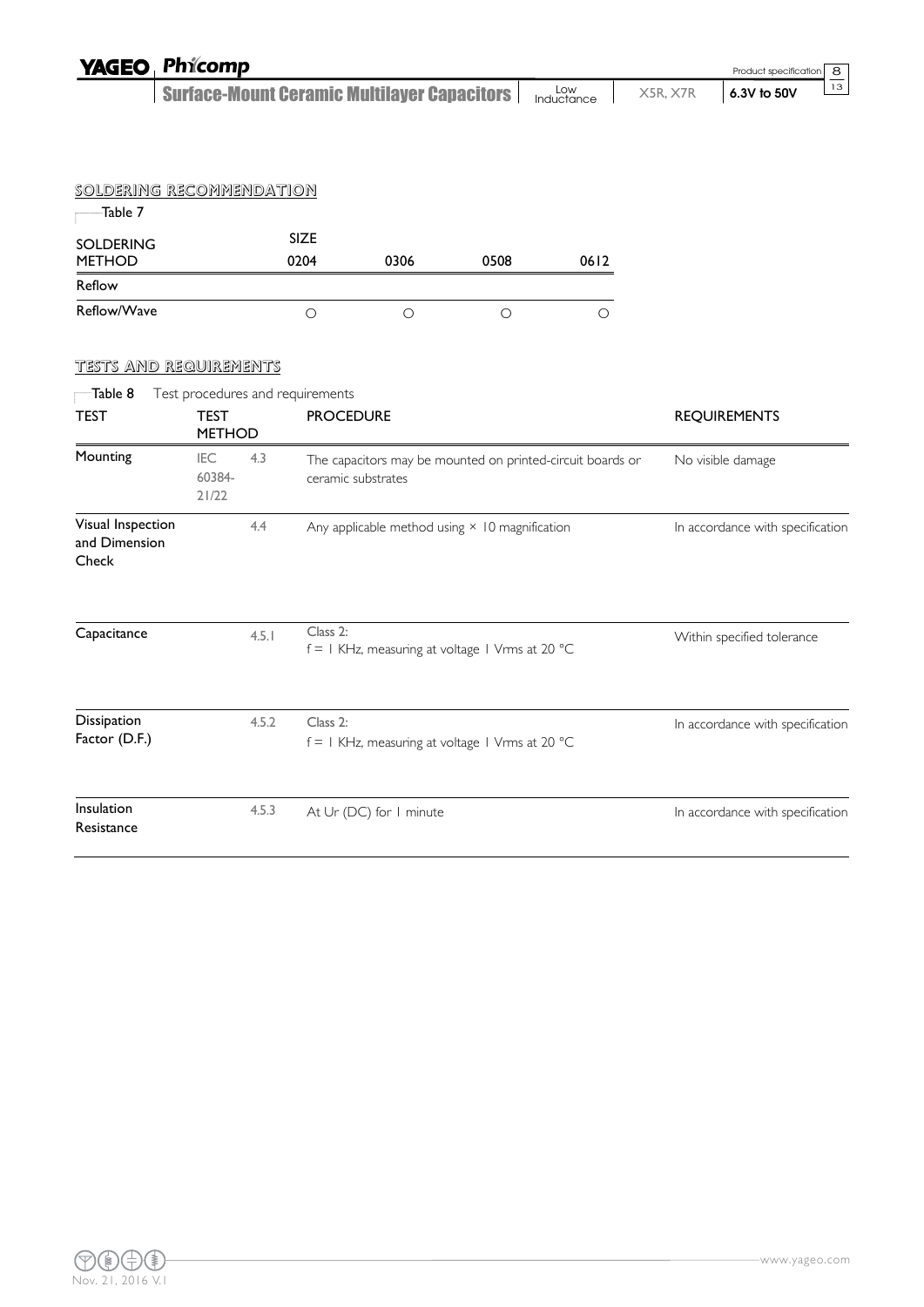| <b>YAGEO Phicomp</b>                                 |                   |          | Product specification 9 |    |
|------------------------------------------------------|-------------------|----------|-------------------------|----|
| <b>Surface-Mount Ceramic Multilayer Capacitors  </b> | Low<br>Inductance | X5R. X7R | $6.3V$ to 50V           | 13 |

| <b>TEST</b>                | <b>TEST</b><br><b>METHOD</b>  |  | <b>PROCEDURE</b>                                                                                                                                                                                                                                                                                                     | <b>REQUIREMENTS</b>                                                                         |
|----------------------------|-------------------------------|--|----------------------------------------------------------------------------------------------------------------------------------------------------------------------------------------------------------------------------------------------------------------------------------------------------------------------|---------------------------------------------------------------------------------------------|
| Temperature<br>coefficient | 4.6                           |  | Capacitance shall be measured by the steps shown<br>in the following table.                                                                                                                                                                                                                                          | Class2:<br>$X7R/X5R : \Delta$ C/C : $\pm$ 15%                                               |
|                            |                               |  | The capacitance change should be measured after<br>5 min at each specified temperature stage.                                                                                                                                                                                                                        | In case of applying voltage, the capacitance<br>change should be measured after I more min. |
|                            |                               |  | Temperature(°C)<br>Step                                                                                                                                                                                                                                                                                              | with applying voltage in equilibration of each<br>temp. stage.                              |
|                            |                               |  | 25±2<br>a                                                                                                                                                                                                                                                                                                            |                                                                                             |
|                            |                               |  | Lower temperature±3°C<br>b                                                                                                                                                                                                                                                                                           |                                                                                             |
|                            |                               |  | 25±2<br>$\mathsf C$                                                                                                                                                                                                                                                                                                  |                                                                                             |
|                            |                               |  | Upper Temperature±2°C<br>d                                                                                                                                                                                                                                                                                           |                                                                                             |
|                            |                               |  | 25±2<br>e                                                                                                                                                                                                                                                                                                            |                                                                                             |
| Adhesion                   | IEC<br>4.7<br>60384-<br>21/22 |  | Class II<br>Capacitance Change shall be calculated from the<br>formula as below<br>$\Delta C = \frac{C2 - C1}{C1} \times 100\%$<br>CI: Capacitance at step c<br>C2: Capacitance at step b or d<br>A force applied for 10 seconds to the line joining<br>the terminations and in a plane parallel to the<br>substrate | Force<br>size $\geq$ 0306: 5N<br>$size = 0204: 2.5N$                                        |
| Bending<br>Strength        | 4.8                           |  | Mounting in accordance with IEC 60384-22<br>paragraph 4.3<br>Conditions: bending I mm at a rate of I mm/s,<br>radius jig 5 mm                                                                                                                                                                                        | No visible damage<br>$\Delta{\text{C/C}}$<br>Class2:<br>X7R/X5R: ±10%                       |

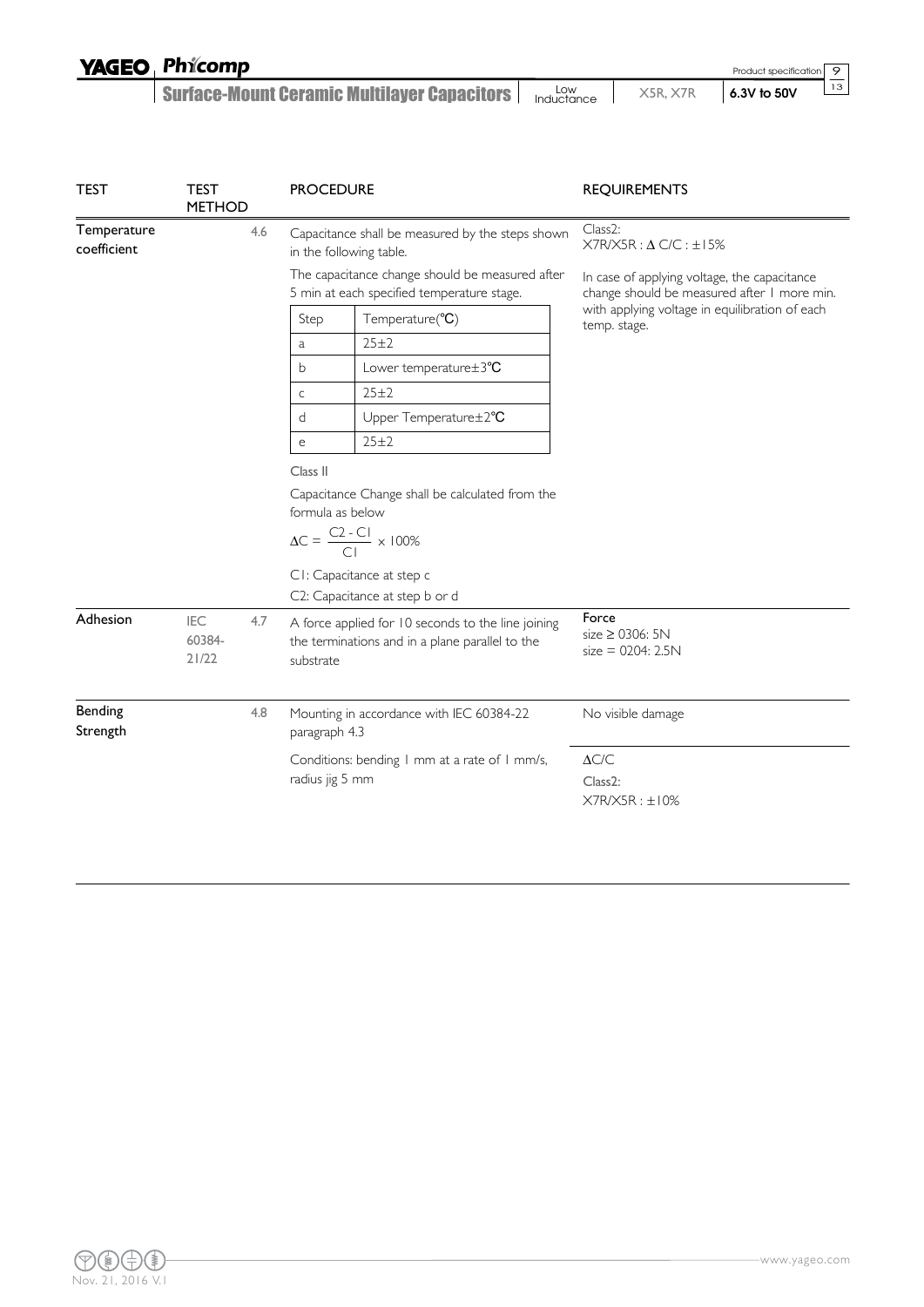| <b>YAGEO Phicomp</b>                        |                   |          | Product specification   1 0 |
|---------------------------------------------|-------------------|----------|-----------------------------|
| Surface-Mount Ceramic Multilayer Capacitors | Low<br>Inductance | X5R. X7R | 13 <br>6.3V to 50V          |

| <b>TEST</b>                     | <b>TEST</b><br><b>METHOD</b> | <b>PROCEDURE</b>                                                                                                                                                                                                                                                                              | <b>REQUIREMENTS</b>                                                                                                                      |
|---------------------------------|------------------------------|-----------------------------------------------------------------------------------------------------------------------------------------------------------------------------------------------------------------------------------------------------------------------------------------------|------------------------------------------------------------------------------------------------------------------------------------------|
| Resistance to<br>Soldering Heat | 4.9                          | Precondition: 150 +0/-10 °C for 1 hour,<br>then keep for $24 \pm 1$ hours at room<br>temperature<br>Preheating: 120 °C to 150 °C for 1 minute<br>and 170 °C to 200 °C for 1 minute.<br>Solder bath temperature: 260 ±5 °C<br>Dipping time: $10 \pm 0.5$ seconds<br>Recovery time: 24 ±2 hours | Dissolution of the end face plating shall not exceed<br>25% of the length of the edge concerned                                          |
|                                 |                              |                                                                                                                                                                                                                                                                                               | $\Delta{\rm C/C}$<br>Class <sub>2</sub> :<br>X7R/X5R: ±10%<br>D.F. within initial specified value<br>Rins within initial specified value |
| Solderability                   | 4.10                         | Preheated the temperature of 80 °C to 140<br>°C and maintained for 30 seconds to 60<br>seconds.                                                                                                                                                                                               | The solder should cover over 95% of the critical area<br>of each termination                                                             |
|                                 |                              | Test conditions for leadfree containing<br>solder alloy<br>Temperature: 245 ±5 °C<br>Dipping time: $3 \pm 0.3$ seconds<br>Depth of immersion: 10 mm                                                                                                                                           |                                                                                                                                          |
| Rapid Change<br>of Temperature  | IEC<br>4.11<br>60384-        | Preconditioning;<br>150 +0/-10 °C for 1 hour, then keep for                                                                                                                                                                                                                                   | No visual damage                                                                                                                         |
|                                 | 21/22                        | $24 \pm 1$ hours at room temperature<br>5 cycles with following detail:<br>30 minutes at lower category temperature<br>30 minutes at upper category temperature                                                                                                                               | $\Delta C/C$<br>Class <sub>2</sub> :<br>X7R/X5R: ±15%                                                                                    |
|                                 |                              | Recovery time 24 ±2 hours                                                                                                                                                                                                                                                                     | D.F. meet initial specified value<br>R <sub>ins</sub> meet initial specified value                                                       |

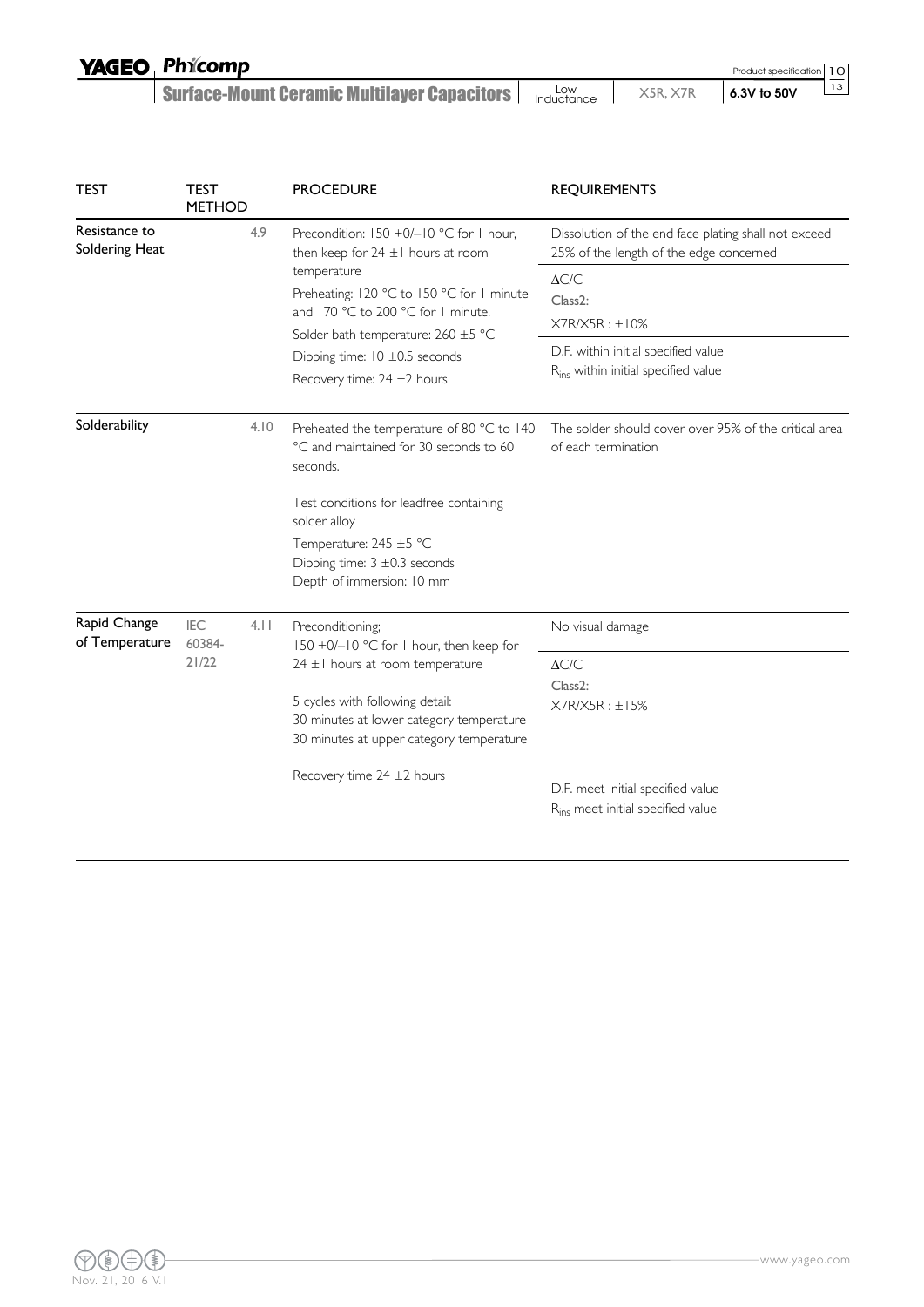|  | <b>YAGEO Phicomp</b> |
|--|----------------------|
|--|----------------------|

Surface-Mount Ceramic Multilayer Capacitors | **Inductance | X5R, X7R | 6.3V to 50V** 

11 13 Product specification

| TEST                      | TEST METHOD | <b>PROCEDURE</b>                                                                                                                                                                                                                                                                                                            | <b>REQUIREMENTS</b>                                                                                                                                                                                                                           |  |
|---------------------------|-------------|-----------------------------------------------------------------------------------------------------------------------------------------------------------------------------------------------------------------------------------------------------------------------------------------------------------------------------|-----------------------------------------------------------------------------------------------------------------------------------------------------------------------------------------------------------------------------------------------|--|
| Damp Heat<br>with Ur load | 4.13        | I. Preconditioning, class 2 only:                                                                                                                                                                                                                                                                                           | No visual damage after recovery                                                                                                                                                                                                               |  |
|                           |             | 150 +0/-10 °C /1 hour, then keep for<br>$24 \pm 1$ hour at room temp<br>2. Initial measure:<br>Spec: refer initial spec C, D, IR<br>3. Damp heat test:<br>500 ±12 hours at 40 ±2 °C;<br>90 to 95% R.H; 1.0 Ur applied.<br>4. Recovery:<br>Class 1: 6 to 24 hours<br>Class 2: $24 \pm 2$ hours<br>5. Final measure: C, D, IR | $\Delta C/C$<br>Class <sub>2</sub> :<br>$X7R/X5R : \pm 20\%$<br>D.F.<br>$Class2$ :<br>$X7R/X5R : S 2 \times specified$ value<br>$R_{ins}$<br>$Class2$ :<br>$X7R/X5R : \geq 500 M\Omega$ or $R_{inc} \times C_r \geq 25s$<br>whichever is less |  |
|                           |             | P.S. If the capacitance value is less than the<br>minimum value permitted, then after the other<br>measurements have been made the capacitor shall<br>be precondition according to "IEC 60384 4.1" and<br>then the requirement shall be met.                                                                                | $\Delta$ C/C<br>Class <sub>2</sub> :<br>X7R/X5R: ±25%<br>D.F.<br>$Class2$ :<br>$X7R/X5R : S 2 \times specified$ value<br><b>Rins</b><br>$Rins \times Cr \geq 25\Omega \cdot F$                                                                |  |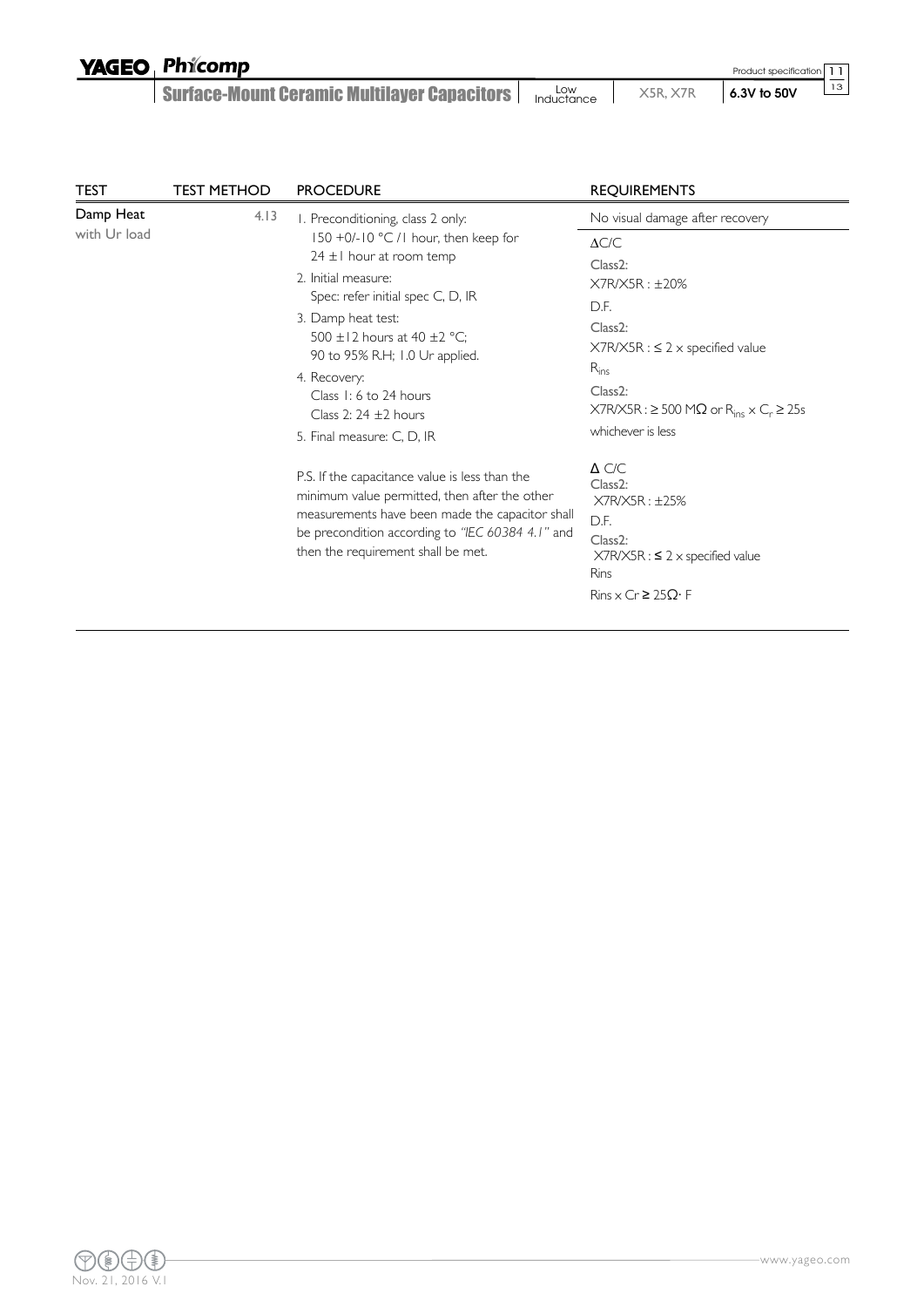| <b>YAGEO Phicomp</b>                        |                   |          | Product specification 12   |
|---------------------------------------------|-------------------|----------|----------------------------|
| Surface-Mount Ceramic Multilayer Capacitors | Low<br>Inductance | X5R. X7R | $\sqrt{13}$<br>6.3V to 50V |

| TEST      | TEST METHOD         |       | <b>PROCEDURE</b>                                                                           | <b>REQUIREMENTS</b>                                           |  |
|-----------|---------------------|-------|--------------------------------------------------------------------------------------------|---------------------------------------------------------------|--|
| Endurance | IEC 60384-<br>21/22 | 4.14  | 1. Preconditioning, class 2 only:<br>$150 + 0/-10$ °C /1 hour, then keep for               | No visual damage                                              |  |
|           |                     |       | $24 \pm 1$ hour at room temp                                                               | $\Delta C/C$                                                  |  |
|           |                     |       | 2. Initial measure:                                                                        | Class <sub>2</sub> :                                          |  |
|           |                     |       | Spec: refer initial spec C, D, IR                                                          | X7R/X5R: ±20%                                                 |  |
|           |                     |       | 3. Endurance test:<br>Temperature: NP0: 125 °C                                             | D.F.                                                          |  |
|           |                     |       | Specified stress voltage applied for 1,000                                                 | Class <sub>2</sub> :<br>$X7R/X5R : \leq 2x$ initial value max |  |
|           |                     |       | hours:                                                                                     | $R_{ins}$                                                     |  |
|           |                     |       | Applied 2.0 $\times$ U <sub>r</sub> for general product                                    | Class <sub>2</sub> :                                          |  |
|           |                     |       | Temperature: X7R: 125°C Specified stress                                                   | $X7R/X5R : \geq 1,000 M\Omega$ or                             |  |
|           |                     |       | voltage applied for 1,000 hours:<br>Recovery time: $24 \pm 2$ hours                        | Rins $\times$ Cr $\geq$ 50s whichever is less                 |  |
|           |                     |       | 4. Final measure: C, D, IR                                                                 | $\triangle$ C/C                                               |  |
|           |                     |       | P.S. If the capacitance value is less than the                                             | Class <sub>2</sub> :<br>$X7R/X5R : \pm 25\%$                  |  |
|           |                     |       | minimum value permitted, then after the other<br>measurements have been made the capacitor | D.F.                                                          |  |
|           |                     |       | shall be precondition according to "IEC 60384                                              | Class <sub>2</sub> :                                          |  |
|           |                     |       | 4.1" and then the requirement shall be met.                                                | $X7R/X5R$ : $\leq 2x$ initial value max                       |  |
|           |                     |       |                                                                                            | <b>Rins</b>                                                   |  |
|           |                     |       |                                                                                            | Class <sub>2</sub> :                                          |  |
|           |                     |       |                                                                                            | $Rins \times Cr \ge 50 \Omega$ . F                            |  |
| Voltage   | IEC 60384-1         | 4.5.4 | Specified stress voltage applied for 1 to 5                                                | No breakdown or flashover                                     |  |
| Proof     |                     |       | seconds                                                                                    |                                                               |  |
|           |                     |       | $U_r \leq 100$ V: series applied 2.5 $U_r$                                                 |                                                               |  |
|           |                     |       | Charge/Discharge current less than 50mA                                                    |                                                               |  |